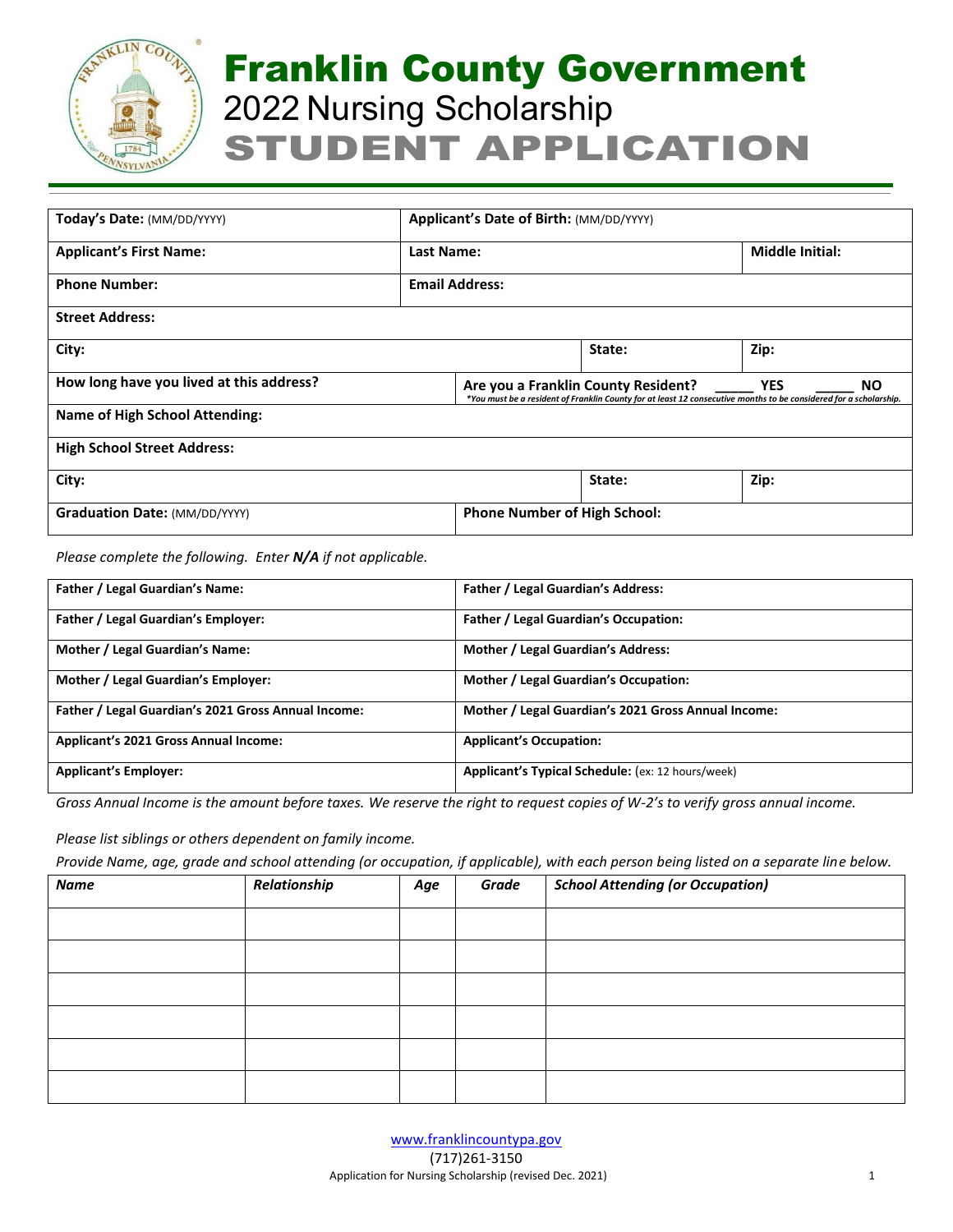

### *Applicant Name:*

*Please type or print your responses to the following questions. Use additional paper if necessary.* 

*1. Briefly describe your long-term and short-term goals, including the number of years of schooling anticipated to attain these goals. (Your written statement is very important in the scholarship award decision.)*

*2. List and give dates of all academic achievements, activities, civic honors, awards, &/or work experiences you have received/participated in during high school. Be sure to include leadership roles, if applicable. Make additional copies if needed.*

|                                 |           |           |                                                                                                                      | <b>Activity/Award</b>                              | Group/Team                       |
|---------------------------------|-----------|-----------|----------------------------------------------------------------------------------------------------------------------|----------------------------------------------------|----------------------------------|
| <b>Circle Grade Level Below</b> |           |           | (ex: Student of the Month, Sept. 2019)<br>(ex: Greyhound Varsity Football, quarterback, Lettered 10, 11 & 12 grades) | (ex: Lunchtime Lions Club)<br>(ex: Team Captain)   |                                  |
|                                 |           |           |                                                                                                                      | (ex: Part time Employee-drive through order taker) | (ex: McDonald's of Chambersburg) |
| $g^{th}$                        | $10^{th}$ | $11^{th}$ | $12^{th}$                                                                                                            |                                                    |                                  |
|                                 |           |           |                                                                                                                      |                                                    |                                  |
| $g^{th}$                        | $10^{th}$ | $11^{th}$ | $12^{th}$                                                                                                            |                                                    |                                  |
|                                 |           |           |                                                                                                                      |                                                    |                                  |
| $g^{th}$                        | $10^{th}$ | $11^{th}$ | $12^{th}$                                                                                                            |                                                    |                                  |
|                                 |           |           |                                                                                                                      |                                                    |                                  |
| $g^{th}$                        | $10^{th}$ | $11^{th}$ | $12^{th}$                                                                                                            |                                                    |                                  |
|                                 |           |           |                                                                                                                      |                                                    |                                  |
| $g^{th}$                        | $10^{th}$ | $11^{th}$ | $12^{th}$                                                                                                            |                                                    |                                  |
|                                 |           |           |                                                                                                                      |                                                    |                                  |
| $g^{th}$                        | $10^{th}$ | $11^{th}$ | $12^{th}$                                                                                                            |                                                    |                                  |
|                                 |           |           |                                                                                                                      |                                                    |                                  |
| $g^{th}$                        | $10^{th}$ | $11^{th}$ | $12^{th}$                                                                                                            |                                                    |                                  |
|                                 |           |           |                                                                                                                      |                                                    |                                  |
| $g^{th}$                        | $10^{th}$ | $11^{th}$ | $12^{th}$                                                                                                            |                                                    |                                  |
|                                 |           |           |                                                                                                                      |                                                    |                                  |
| $q^{th}$                        | $10^{th}$ | $11^{th}$ | $12^{th}$                                                                                                            |                                                    |                                  |
|                                 |           |           |                                                                                                                      |                                                    |                                  |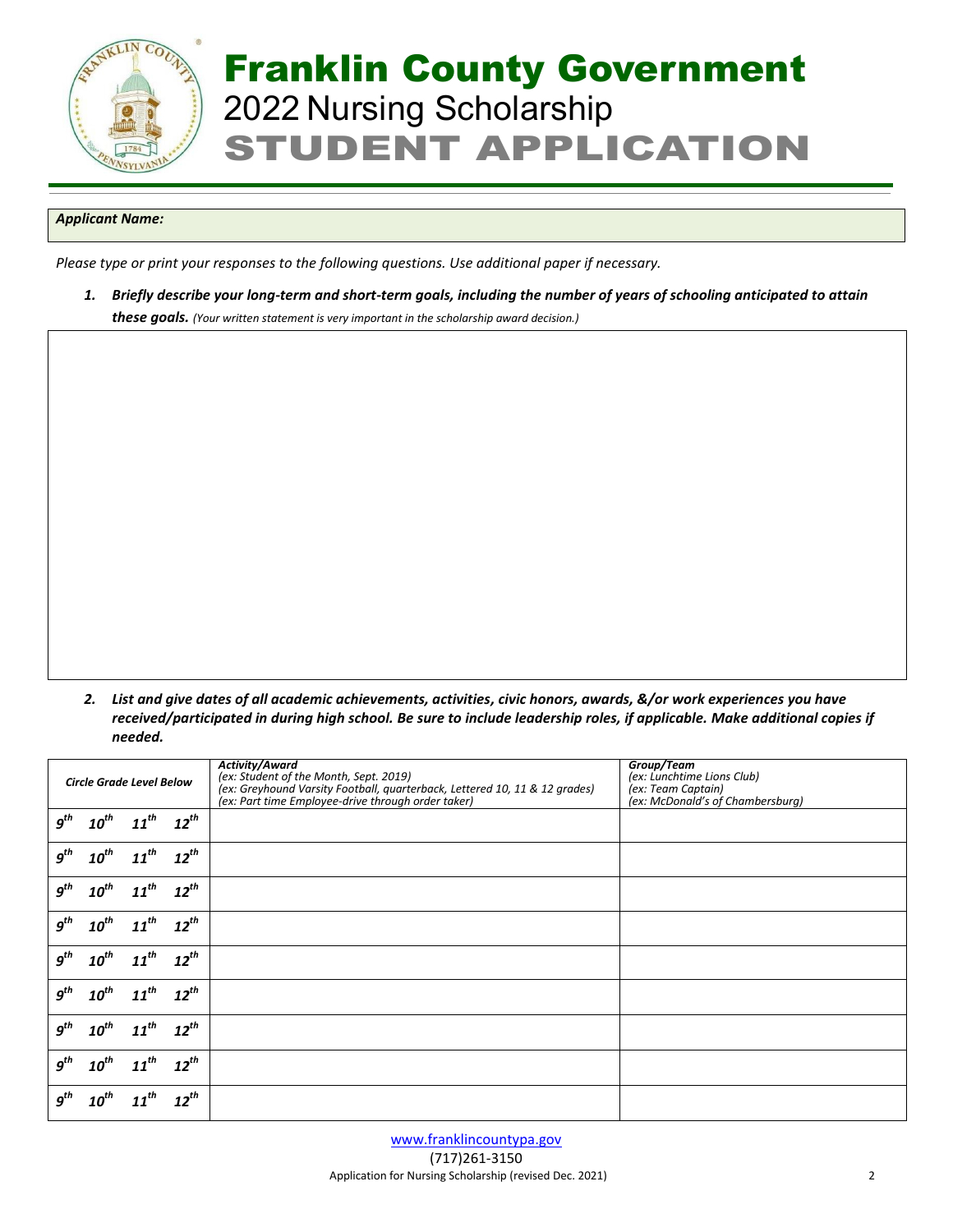

## *Applicant Name:*

*3. List in order of Personal Preference - the names of academic institutions to which you have applied & the name of the program or degree anticipated. Indicate if you have been accepted; rejected or pending acceptance into their program.*

| <b>Name of Academic Institution</b> | <b>Degree Anticipated</b> | Accepted; Rejected; Pending Acceptance? |
|-------------------------------------|---------------------------|-----------------------------------------|
|                                     |                           |                                         |
|                                     |                           |                                         |
|                                     |                           |                                         |

## *4. List all other scholarships you have applied for.*

| <b>Scholarship Name</b> | <b>Received</b>                           | <b>Dollar Amount</b> |
|-------------------------|-------------------------------------------|----------------------|
|                         | <b>YES</b><br><b>NO</b><br><b>PENDING</b> |                      |
|                         | <b>PENDING</b><br><b>YES</b><br><b>NO</b> |                      |
|                         | <b>YES</b><br><b>NO</b><br><b>PENDING</b> |                      |
|                         | <b>YES</b><br><b>NO</b><br><b>PENDING</b> |                      |

## *5. Using the chart below, itemize your anticipated annual expenses:*

| Category              | <b>Estimated Cost</b> |
|-----------------------|-----------------------|
| <b>Tuition</b>        | \$,                   |
| <b>Room and Board</b> | \$                    |
| <b>Textbooks</b>      | \$.                   |
| <b>Transportation</b> | \$,                   |
| Other (list)          | \$                    |
| <b>TOTAL</b>          | Ş                     |

### *6. Please estimate the Gross Annual Income (before taxes) for 2022:*

| <b>FAMILY</b> (combined income of mother, father & applicant) $\oint$ | <b>APPLICANT S</b> |
|-----------------------------------------------------------------------|--------------------|
|                                                                       |                    |

*7. Did you complete FAFSA? If so, what is the Applicant's Estimated Family Contribution (EFC), after completing FAFSA:*

|  | <b>PENDING</b><br>YES<br>ΝC | $^{\prime}$ My FAFSA Estimated Family Contribution (EFC) is \$ |
|--|-----------------------------|----------------------------------------------------------------|
|--|-----------------------------|----------------------------------------------------------------|

*Mail completed applications to Franklin County Government Attn: Human Resources Dept. 272 North Second Street, Chambersburg, PA 17201 or via email: hr@franklincountypa.gov*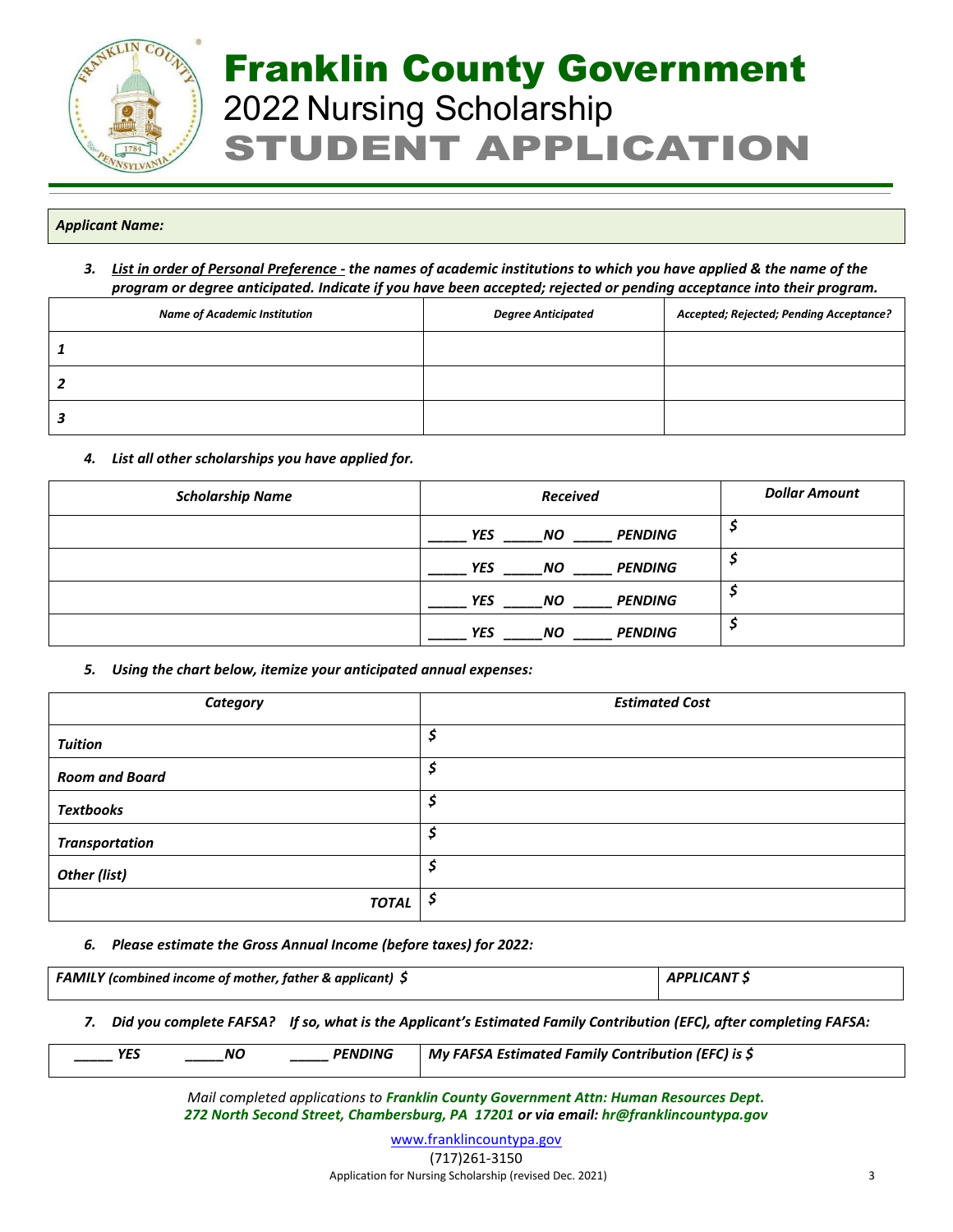

## *Applicant Name:*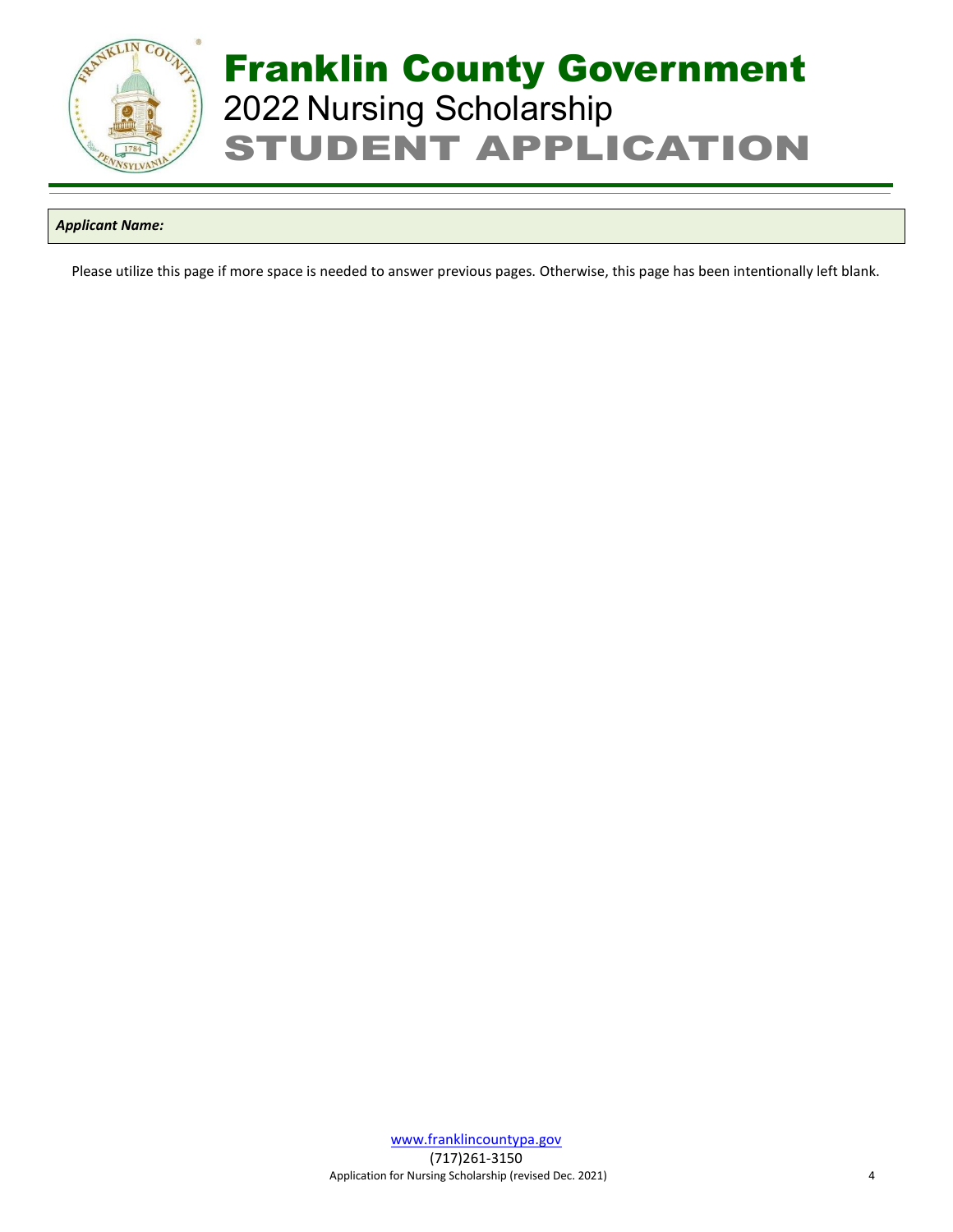

*Applicant Name: Guidance Submission Page 1 of 3*

## **NURSING SCHOLARSHIP REFERENCE**

*TO BE COMPLETED BY HIGH SCHOOL GUIDANCE COUNSELOR*

| <b>Name of High School:</b>                                   |                               |        |      |  |  |
|---------------------------------------------------------------|-------------------------------|--------|------|--|--|
| <b>Street Address:</b>                                        |                               |        |      |  |  |
| City:                                                         |                               | State: | Zip: |  |  |
| <b>Applicant's Career Goals:</b>                              |                               |        |      |  |  |
| <b>H.S. Graduation Date:</b><br><b>Cumulative Class Rank:</b> |                               |        |      |  |  |
| <b>Cumulative GPA:</b>                                        | <b>Total H.S. Class Size:</b> |        |      |  |  |

## *Attendance Information:*

| Current School Year:   # Days Absent:  | # Days Tardy: |
|----------------------------------------|---------------|
| Previous School Year:   # Days Absent: | # Days Tardy: |

## *Test Score Information:*

| SAT: | Reading:   | Math: | <b>Writing:</b> | Date: |
|------|------------|-------|-----------------|-------|
|      | Reading:   | Math: | <b>Writing:</b> | Date: |
|      | Reading:   | Math: | <b>Writing:</b> | Date: |
| ACT: | Composite: |       | Date:           |       |

*The above listed student is applying for a scholarship toward higher education in the field of Nursing. Please assist by providing the following information, in addition to an Official High School Transcript.*

*1. Describe your relationship with this applicant.*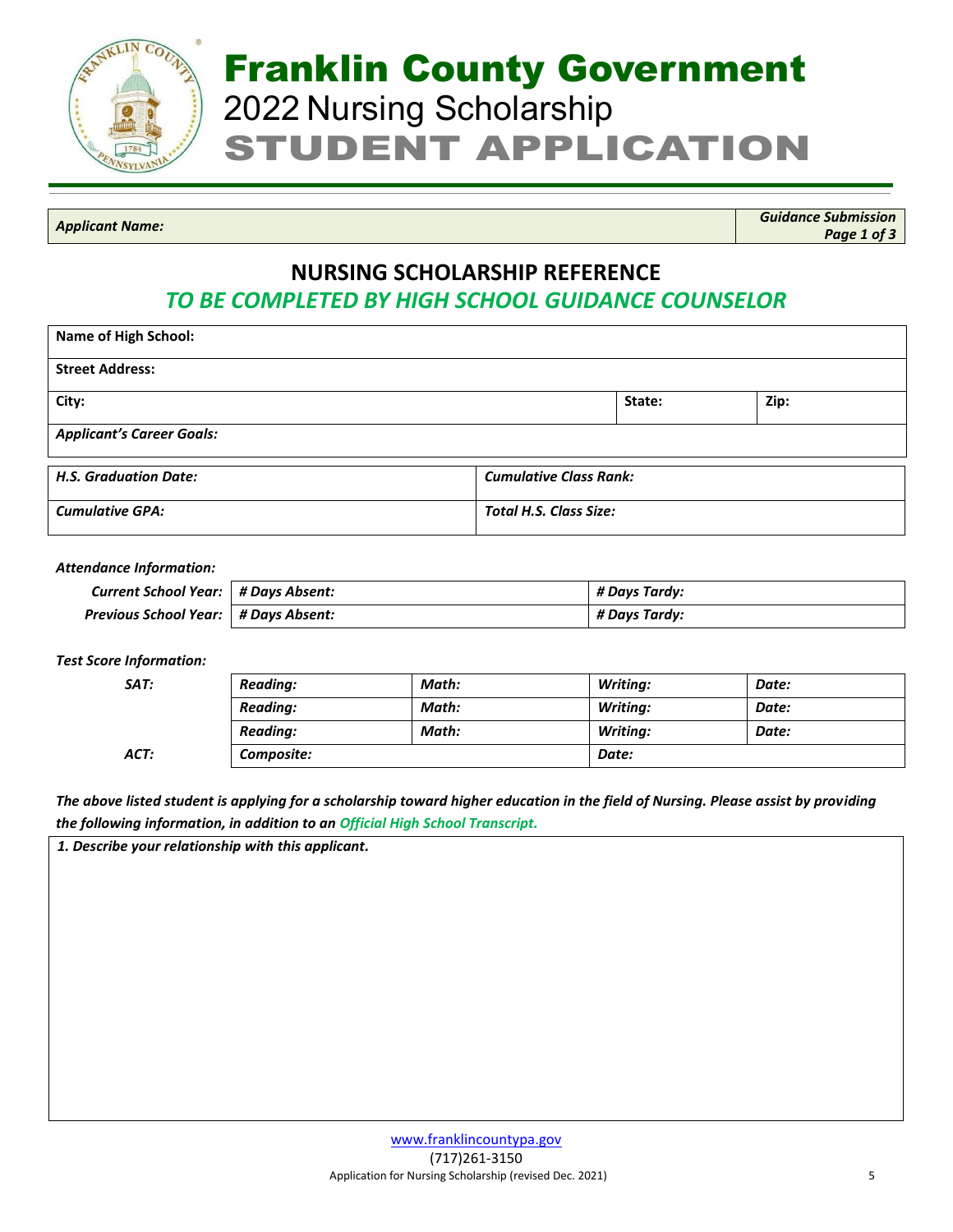

*Applicant Name: Guidance Submission Page 2 of 3*

*2. Please answer the following as they relate to your knowledge of the applicant and his/her aptitude for a health career program:*

*A. Describe the applicant's level of maturity-reliability, ability to deal with new situations, etc.*

**B. Assess the applicant's approach to academic life. Indicate initiative, conscientiousness, determination, promptness, accuracy, etc.**

*C. Why do you feel this applicant would be successful in the health care field?*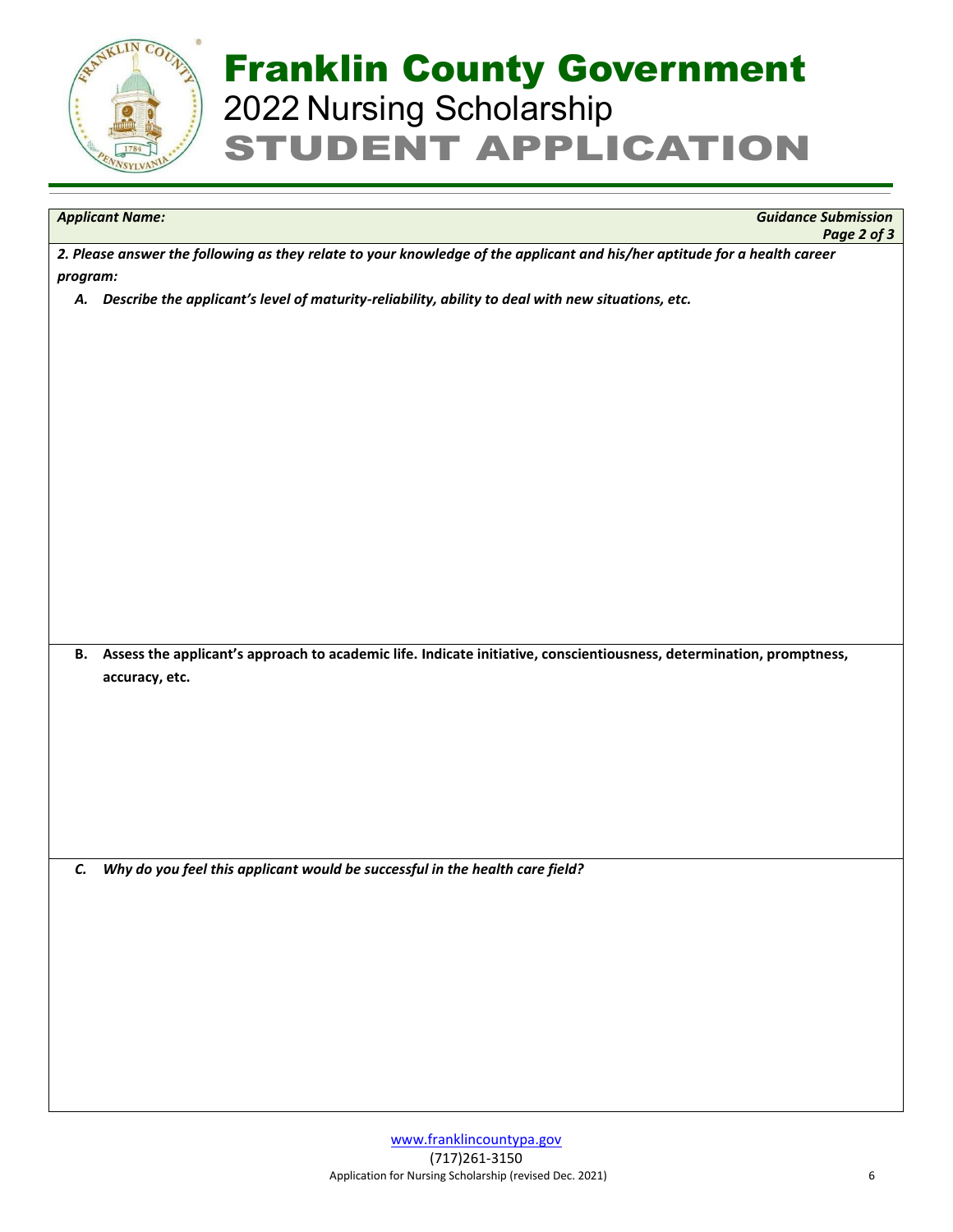

*Applicant Name: Guidance Submission Page 3 of 3*

*D. Give any personal comments that would further describe the applicant, his/her character, personality, attitude, etc.*

*The information I provided is accurate and true, to the best of my knowledge.*

| H.S. Guidance Counselor Signature : | <b>Printed Name:</b> |
|-------------------------------------|----------------------|
| <b>Email Address:</b>               | <b>Phone Number:</b> |

*GUIDANCE SUBMISSION: Applications are to be completed and returned to the applicant in a sealed envelope, along with an official copy of the student's transcript.*

*Deadline for the applicant's completed application to be considered, it must be received by*

*Franklin County Government Human Resources by 4:30 PM, by* **Thursday, March 24, 2022** *in its entirety.* 

*Your help in providing this information is greatly appreciated. If you have any questions concerning this reference form, please contact Franklin County Human Resources at 717-261-3150, x 21112, between the hours of 8:30AM - 4:30 PM.*

 *Thank You!*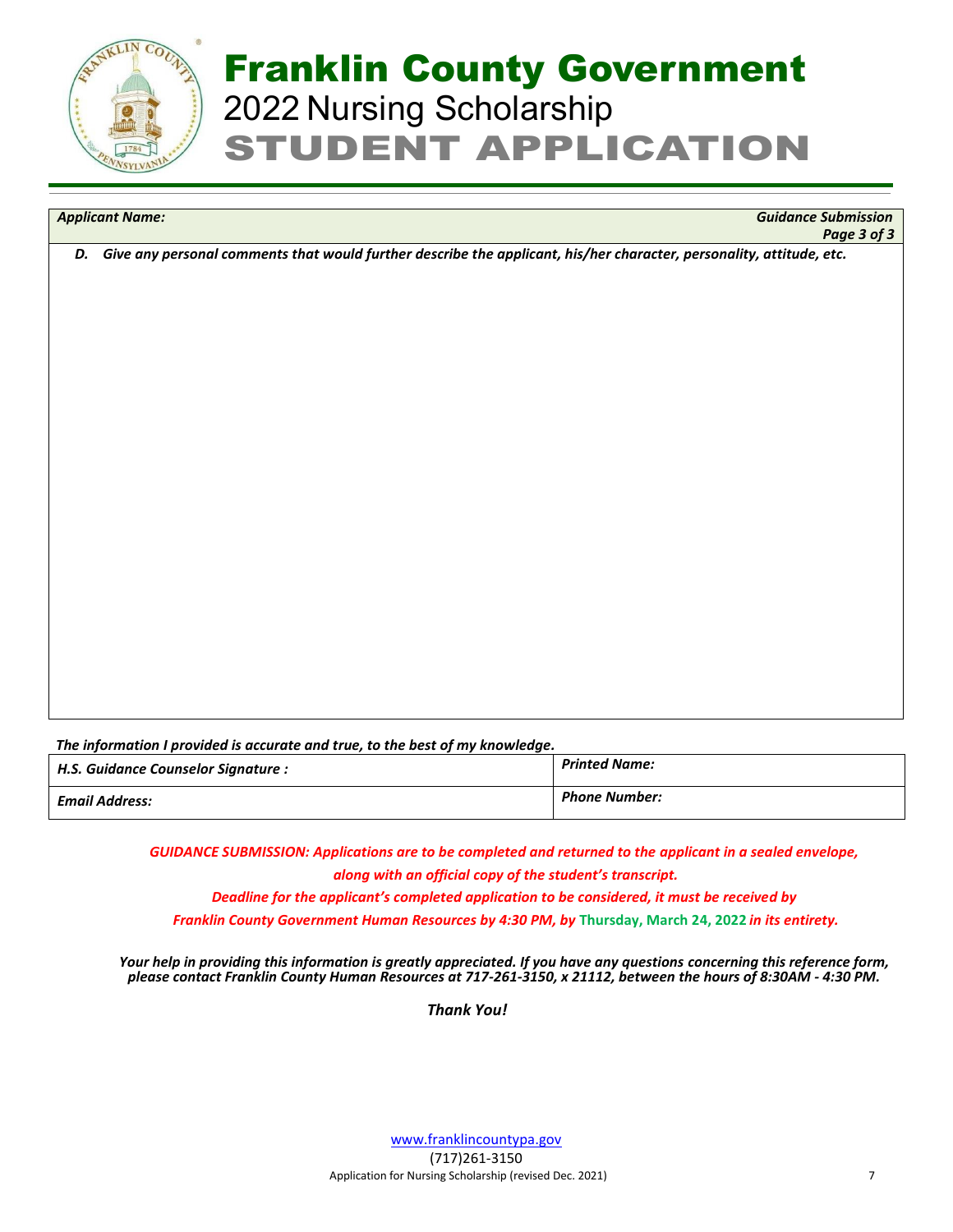

## *Applicant Name:*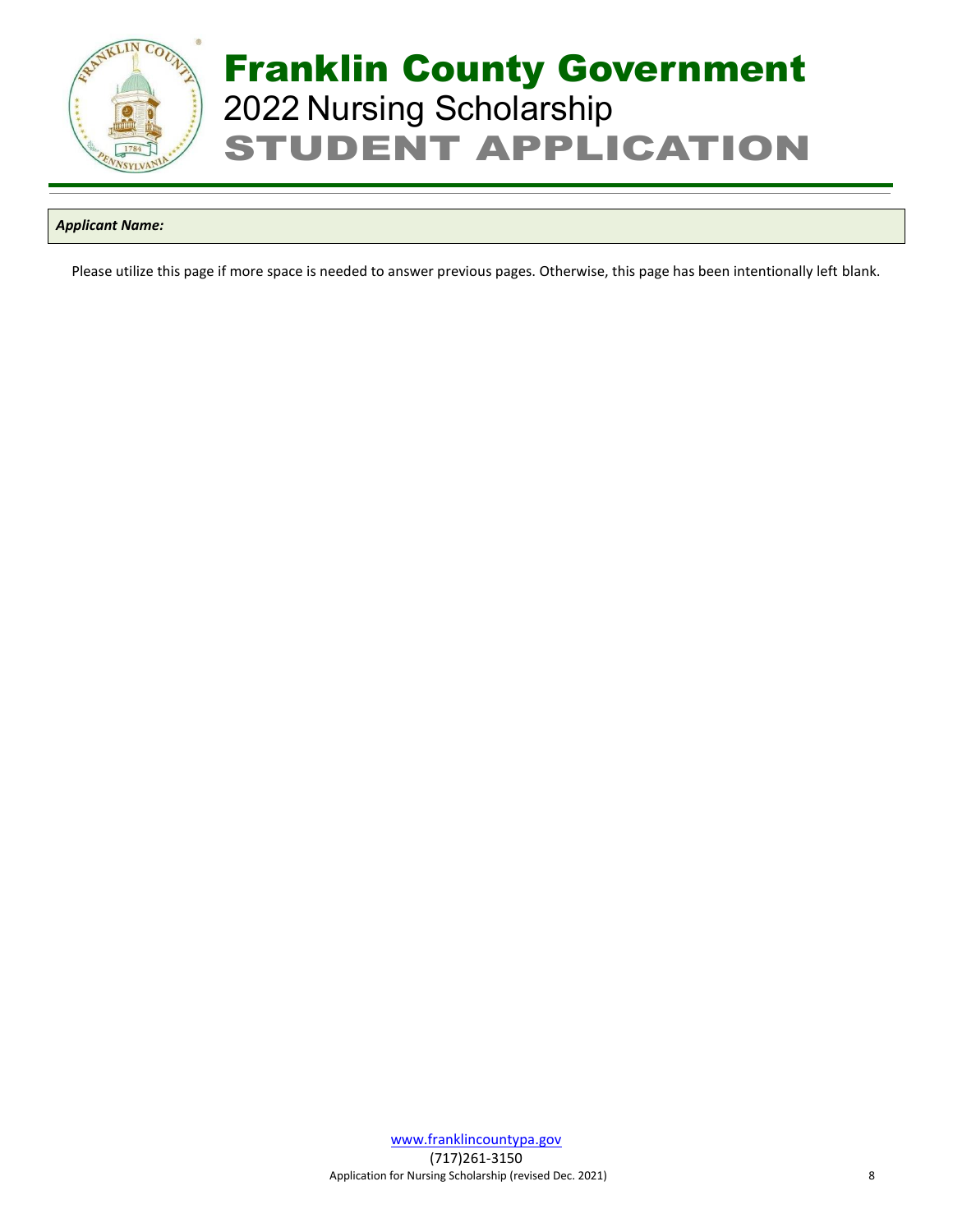

## **NURSING SCHOLARSHIP REFERENCE** *First Reference Submission*

*(Applicant should complete the highlighted portions only) Page 1 of 3*

| <b>Applicant's First Name:</b>   | <b>Last Name:</b>     | <b>Middle:</b> |  |  |
|----------------------------------|-----------------------|----------------|--|--|
| <b>Phone Number:</b>             | <b>Email Address:</b> |                |  |  |
| <b>Street Address:</b>           |                       |                |  |  |
| City:                            | State:                | Zip:           |  |  |
| <b>Applicant's Career Goals:</b> |                       |                |  |  |

## **THE FOLLOWING IS TO BE COMPLETED BY AN ADULT WHOM YOU BELIEVE WILL PROVIDE A POSITIVE RECOMMENDATION**

*The above listed student is applying for a scholarship toward higher education in the field of Nursing. Please assist by providing the following information:*

*1. Describe your relationship with this applicant.*

*2. Please answer the following as they relate to your knowledge of the applicant and his/her aptitude for a health career program:*

*A. Describe the applicant's level of maturity-reliability, ability to deal with new situations, etc.*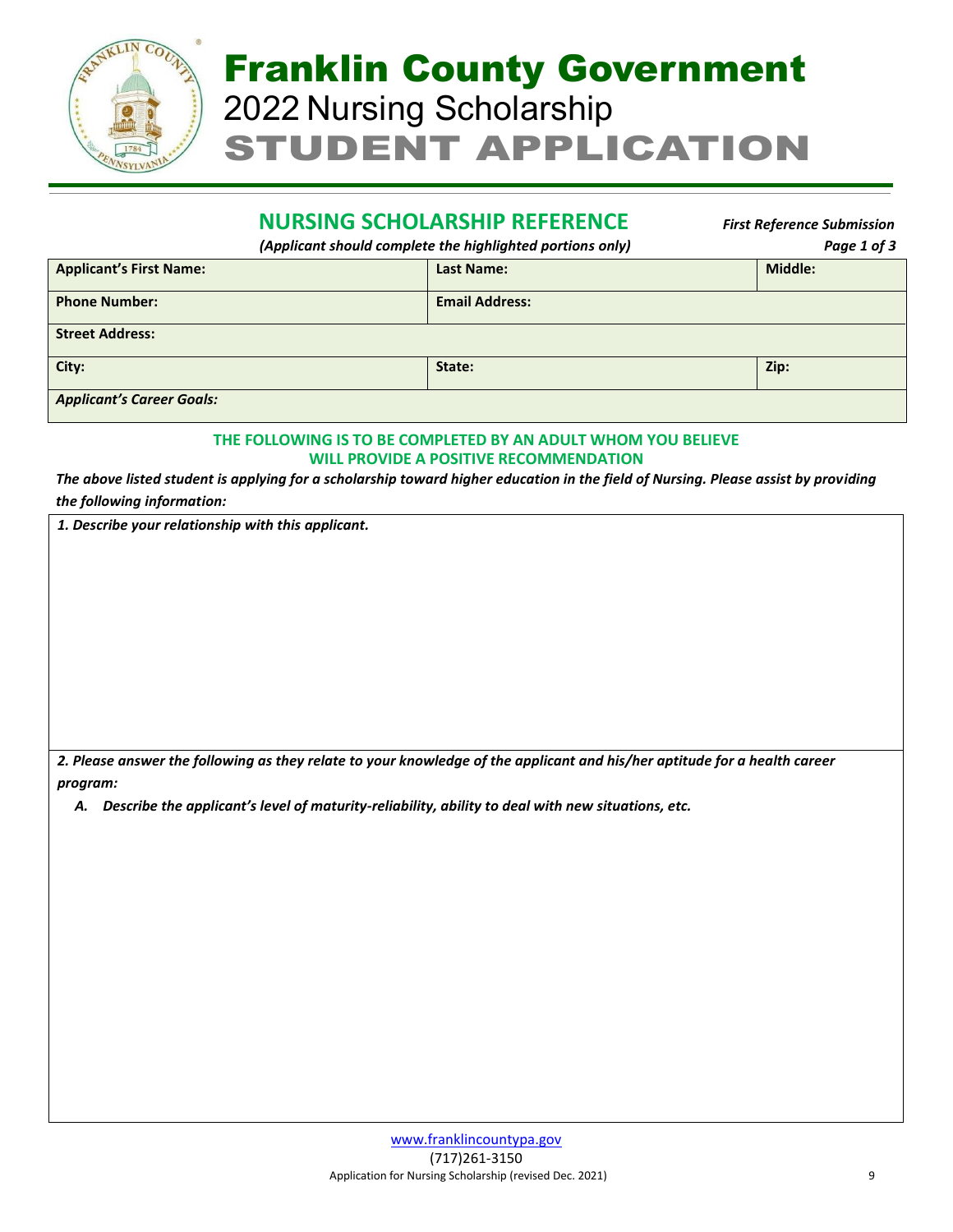

*Applicant Name: First Reference Submission Page 2 of 3*

**B. Assess the applicant's approach to academic life. Indicate initiative, conscientiousness, determination, promptness, accuracy, etc.**

*C. Why do you feel this applicant would be successful in the health care field?*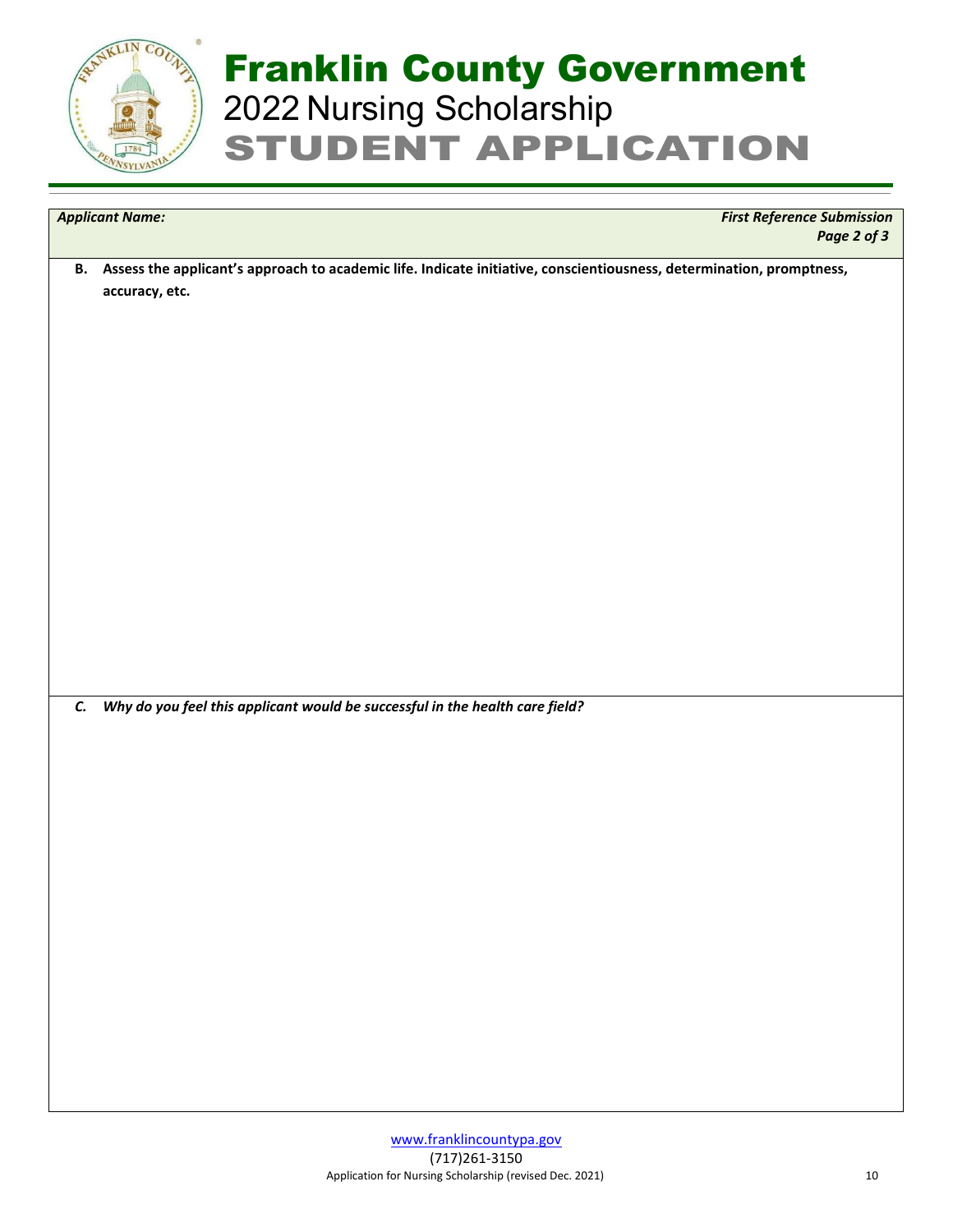

*Applicant Name: First Reference Submission Page 3 of 3*

*D. Give any personal comments that would further describe the applicant, his/her character, personality, attitude, etc.*

| The information I provided is accurate and true, to the best of my knowledge. |                      |  |
|-------------------------------------------------------------------------------|----------------------|--|
| Signature:                                                                    | <b>Printed Name:</b> |  |
| <b>Email Address:</b>                                                         | <b>Phone Number:</b> |  |

*REFERENCE SUBMISSION: Applications are to be completed and returned to the applicant in a sealed envelope. Deadline for the applicant's completed application to be considered, it must be received by Franklin County Government Human Resources by 4:30 PM, by* **Thursday, March 24, 2022** *in its entirety.* 

*Your help in providing this information is greatly appreciated. If you have any questions concerning this reference form, please contact Franklin County Human Resources at 717-261-3150, x 21112, between the hours of 8:30AM - 4:30 PM.*

## *Thank You!*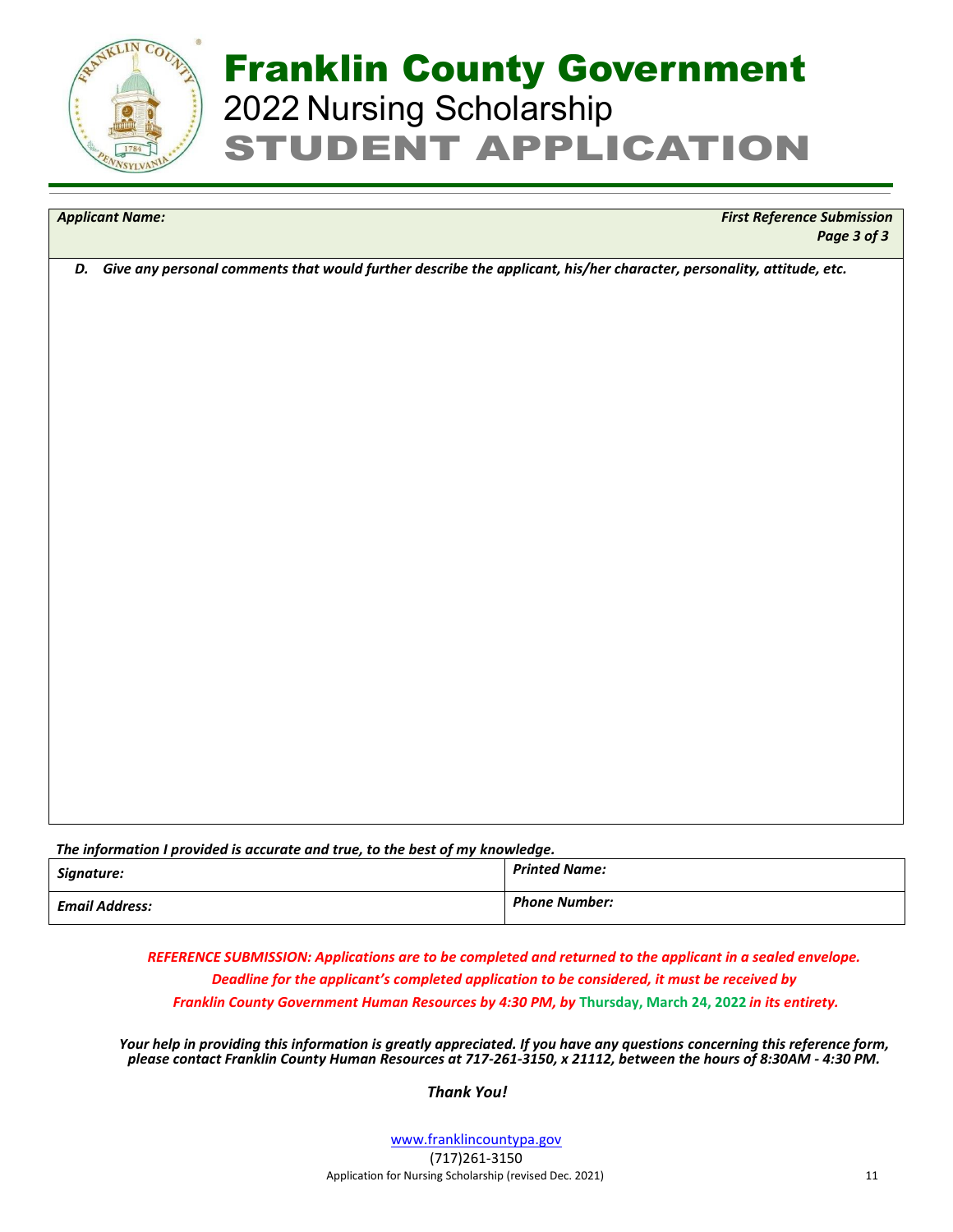

## *Applicant Name:*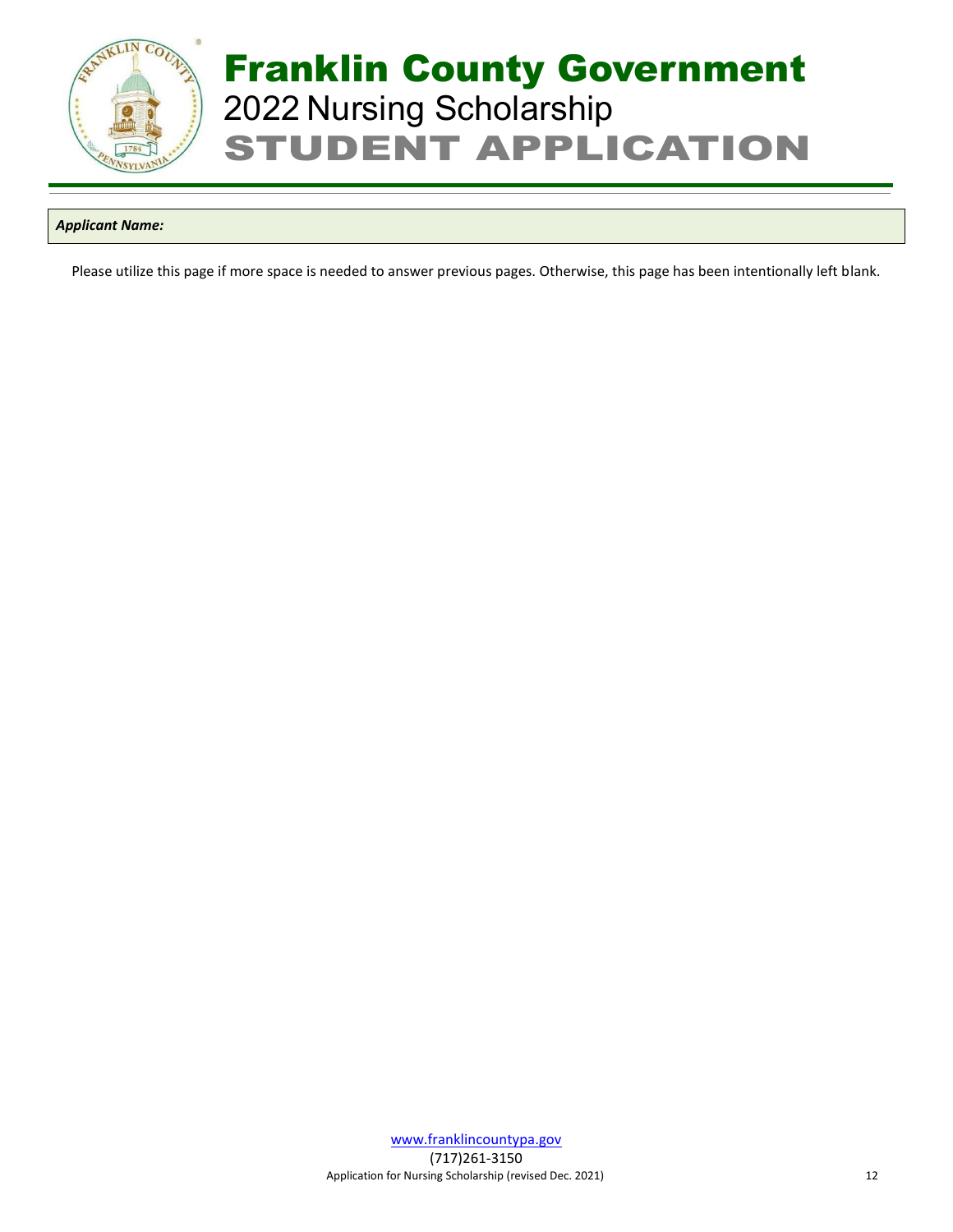

## **NURSING SCHOLARSHIP REFERENCE** *Second Reference Submission*

*(Applicant should complete the highlighted portions only) Page 1 of 3*

| <b>Applicant's First Name:</b>   | <b>Last Name:</b>     | <b>Middle:</b> |  |  |
|----------------------------------|-----------------------|----------------|--|--|
| <b>Phone Number:</b>             | <b>Email Address:</b> |                |  |  |
| <b>Street Address:</b>           |                       |                |  |  |
| City:                            | State:                | Zip:           |  |  |
| <b>Applicant's Career Goals:</b> |                       |                |  |  |

## **THE FOLLOWING IS TO BE COMPLETED BY AN ADULT WHOM YOU BELIEVE WILL PROVIDE A POSITIVE RECOMMENDATION**

*The above listed student is applying for a scholarship toward higher education in the field of Nursing. Please assist by providing the following information:*

*1. Describe your relationship with this applicant.*

*2. Please answer the following as they relate to your knowledge of the applicant and his/her aptitude for a health career program:*

*A. Describe the applicant's level of maturity-reliability, ability to deal with new situations, etc.*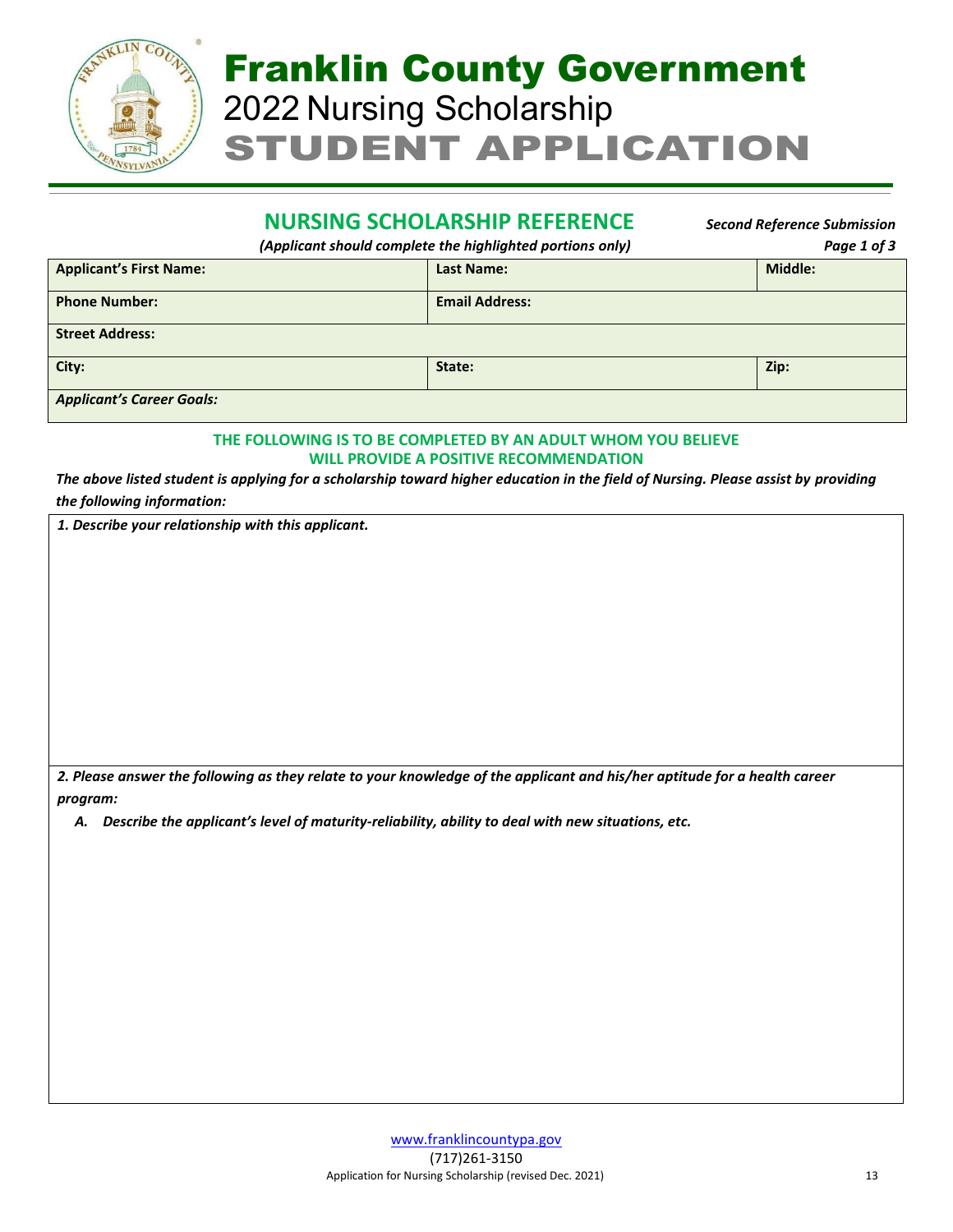

*Applicant Name: Second Reference Submission Page 2 of 3*

*B. Assess the applicant's approach to academic life. Indicate initiative, conscientiousness, determination, promptness, accuracy, etc….*

**C. Why do you feel this applicant would be successful in the health care field?**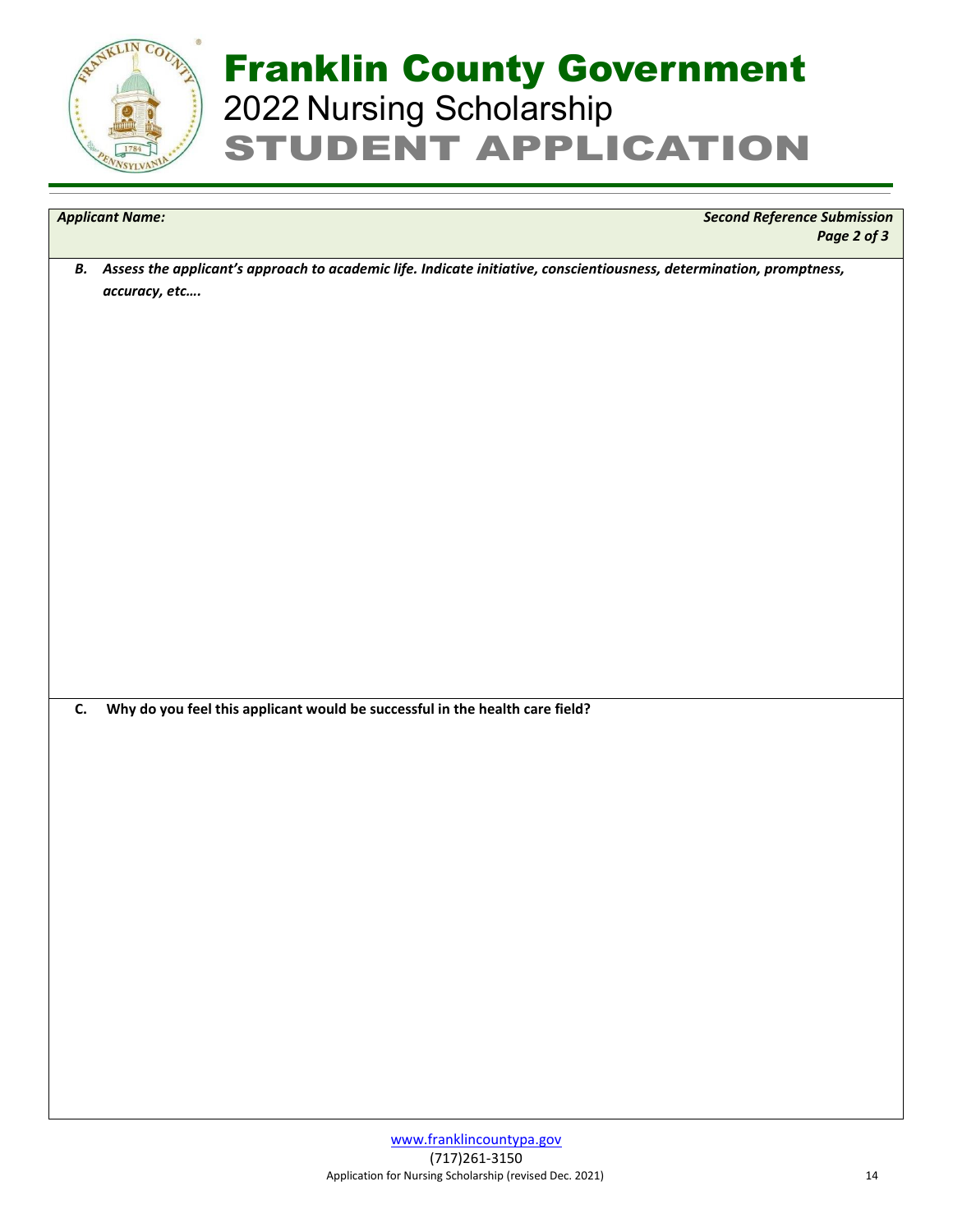

*Applicant Name: Second Reference Submission Page 3 of 3*

*D. Give any personal comments that would further describe the applicant, his/her character, personality, attitude, etc.*

*The information I provided is accurate and true, to the best of my knowledge.*

| Signature:            | <b>Printed Name:</b> |
|-----------------------|----------------------|
| <b>Email Address:</b> | <b>Phone Number:</b> |

*REFERENCE SUBMISSION: Applications are to be completed and returned to the applicant in a sealed envelope. Deadline for the applicant's completed application to be considered, it must be received by Franklin County Government Human Resources by 4:30 PM, by* **Thursday, March 24, 2022** *in its entirety.* 

*Your help in providing this information is greatly appreciated. If you have any questions concerning this reference form, please contact Franklin County Human Resources at 717-261-3150, x 21112, between the hours of 8:30AM - 4:30 PM.*

 *Thank You!*